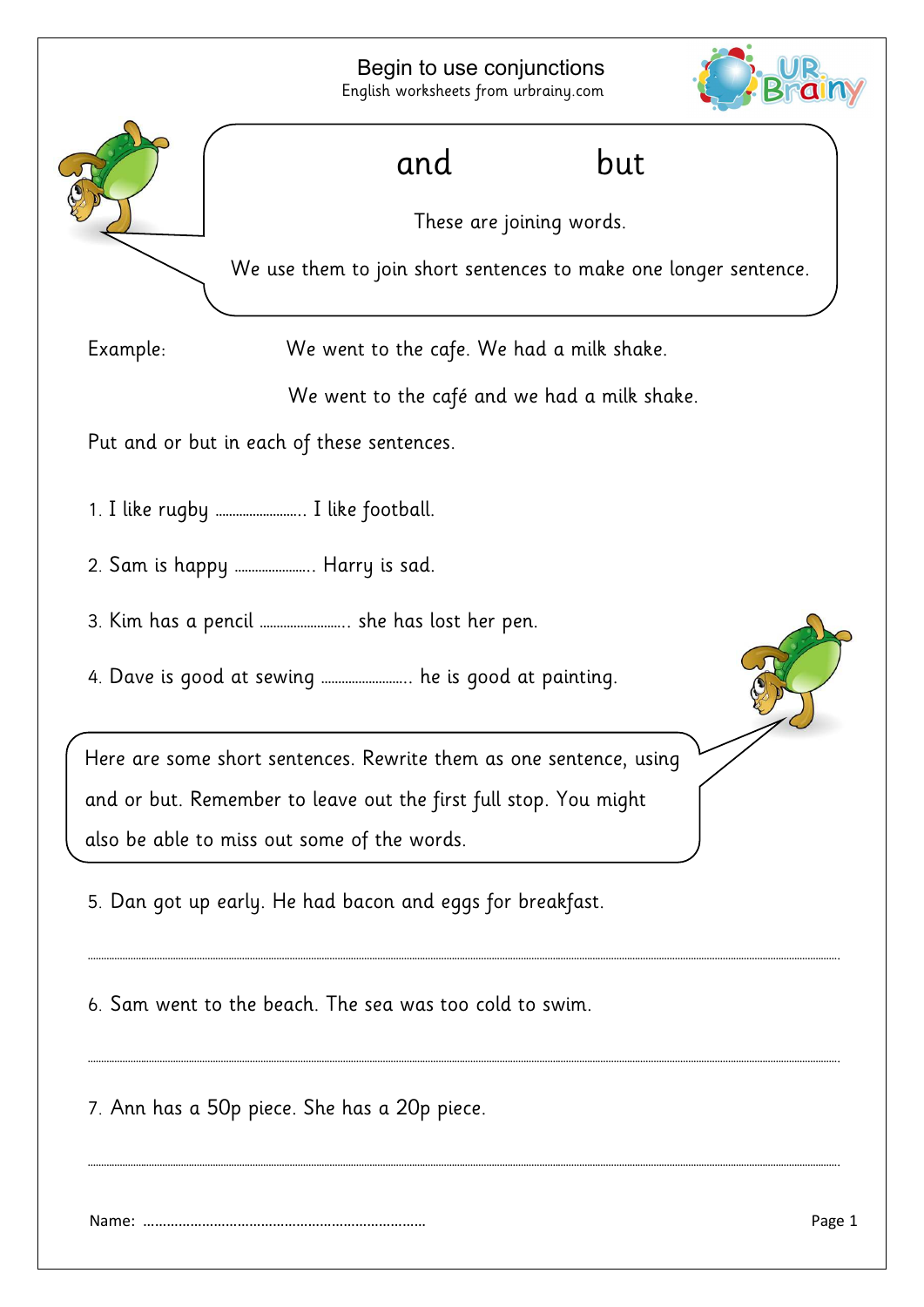Begin to use conjunctions English worksheets from urbrainy.com





………………………………………………………………………………………………………………………………………………………………………………………………………………………………………………………….

………………………………………………………………………………………………………………………………………………………………………………………………………………………………………………………….

………………………………………………………………………………………………………………………………………………………………………………………………………………………………………………………….

8. Paul loves burgers. He does not like carrots.

9. I am hungry. There is no food in the kitchen.

Name: ……………………………………………………………… Page 2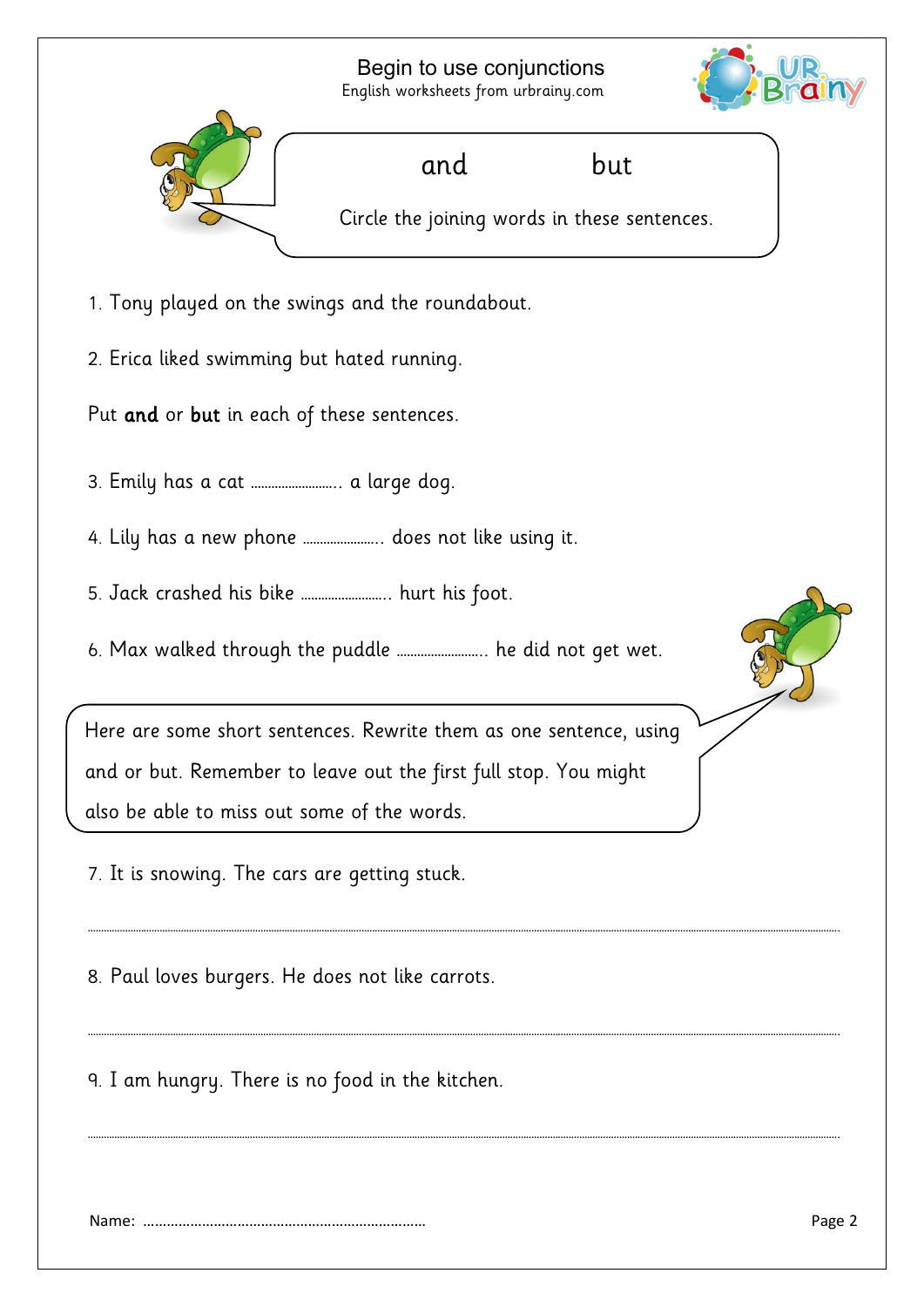Begin to use conjunctions English worksheets from urbrainy.com and but or so These are all joining words. Choose the best one to put in the sentences below.

- 1. I am filling the bowl with hot water …..…… I can wash up.
- 2. I don't want to go to the dentist …………….. mum says I have to.
- 3. We can go today ……..… we can wait until tomorrow.
- 4. Do you want a cup of tea ……..… would you like a coffee?



………………………………………………………………………………………………………………………………………………………………………………………………………………………………………………………….

………………………………………………………………………………………………………………………………………………………………………………………………………………………………………………………….

………………………………………………………………………………………………………………………………………………………………………………………………………………………………………………………….

………………………………………………………………………………………………………………………………………………………………………………………………………………………………………………………….

………………………………………………………………………………………………………………………………………………………………………………………………………………………………………………………….

………………………………………………………………………………………………………………………………………………………………………………………………………………………………………………………….

………………………………………………………………………………………………………………………………………………………………………………………………………………………………………………………….

5. Dan wanted to go for a walk. It was raining.

6. We could go to see a film. We could stay in to watch TV.

7. Sam went fishing. He caught a large herring.

Write two sentences of your own using or and but.

Name: ……………………………………………………………… Page 3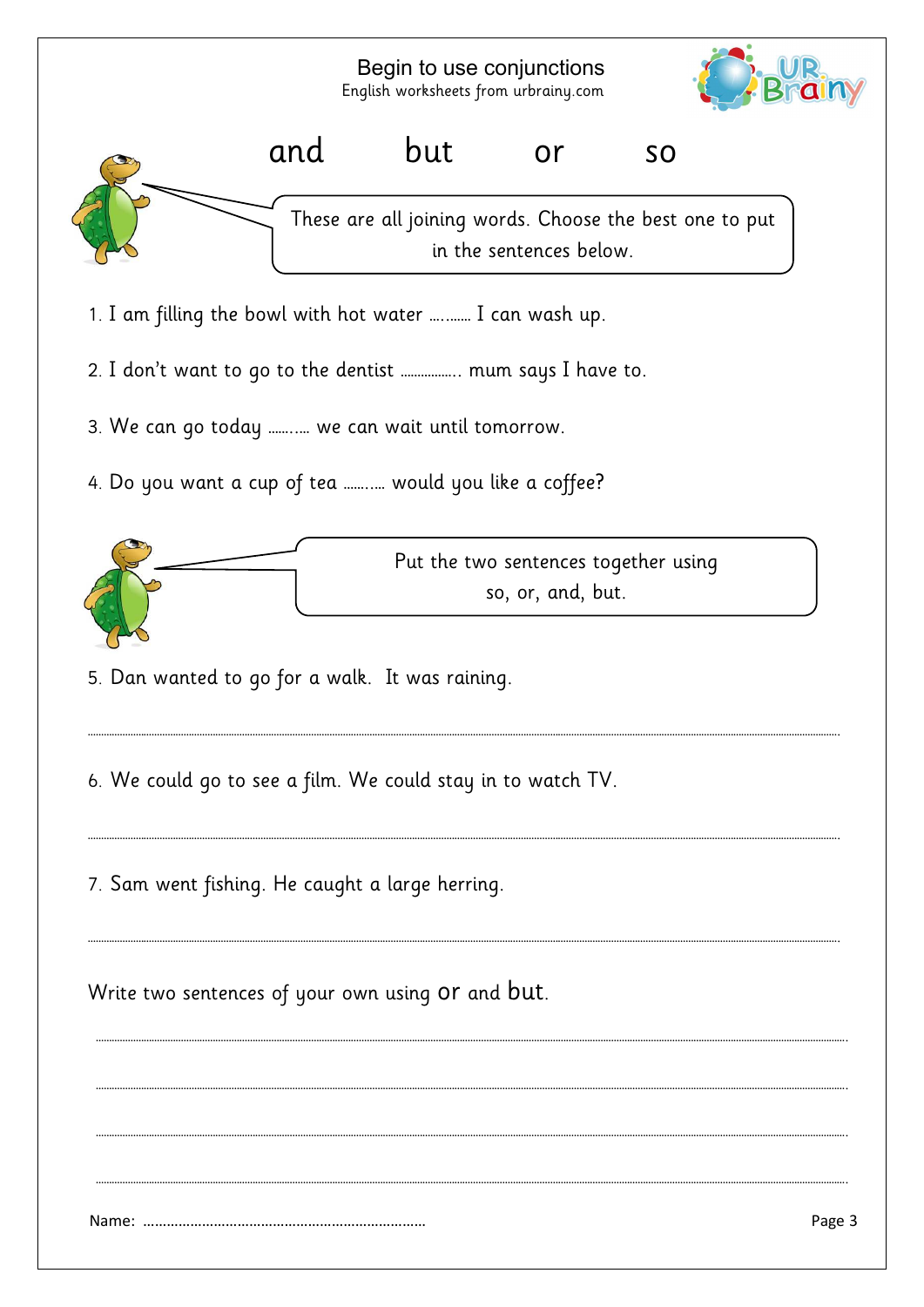Begin to use conjunctions English worksheets from urbrainy.com





- 1. The polar bear ran across the ice …..…… that it could catch the seal.
- 2. Don wants to go fishing …………….. his dad said that he must stay in.
- 3. Fred asked to stay up late …………………. watch the film.
- 4. Mum said I could have a cake ………. go and get an ice lolly.



………………………………………………………………………………………………………………………………………………………………………………………………………………………………………………………….

………………………………………………………………………………………………………………………………………………………………………………………………………………………………………………………….

………………………………………………………………………………………………………………………………………………………………………………………………………………………………………………………….

………………………………………………………………………………………………………………………………………………………………………………………………………………………………………………………….

………………………………………………………………………………………………………………………………………………………………………………………………………………………………………………………….

………………………………………………………………………………………………………………………………………………………………………………………………………………………………………………………….

………………………………………………………………………………………………………………………………………………………………………………………………………………………………………………………….

- 5. The spider was quite small. It could weave a large web.
- 6. We can eat the cold salad. We can go out for a pizza.
- 7. Sam is very clever. He is friendly.

Write two sentences of your own using or and but.